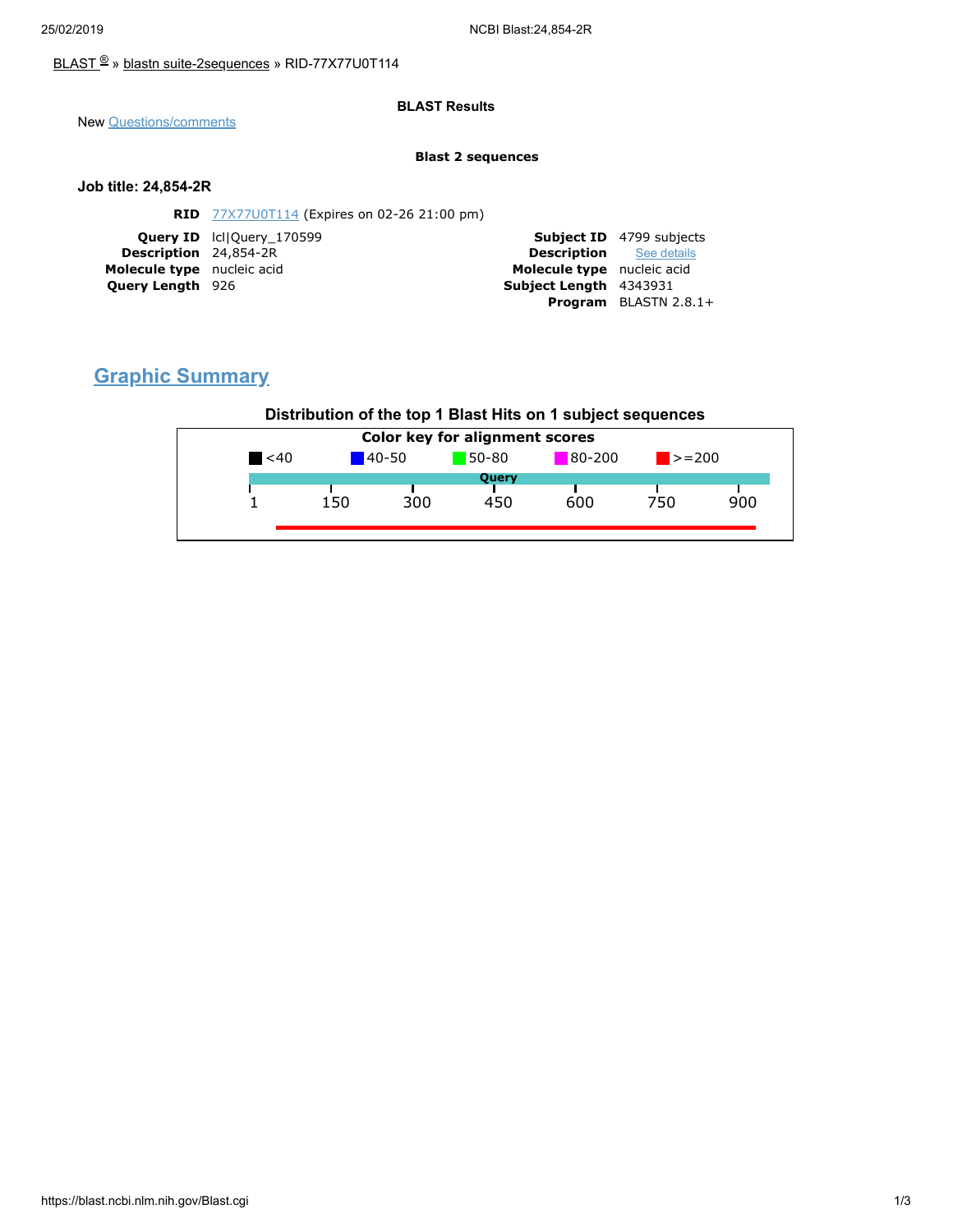## **Descriptions**

Sequences producing significant alignments:

| <b>Description</b>                           | Max<br>score | Total<br>score | Query<br>cover | value | Ident  | Accession    |
|----------------------------------------------|--------------|----------------|----------------|-------|--------|--------------|
| MHIKLPCM 03836 Na(+)/H(+)<br>antiporter NhaA | 1410         | 1410           | 93%            | 0.0   | 96.31% | Query_174436 |

# **Alignments**

MHIKLPCM\_03836 Na(+)/H(+) antiporter NhaA

Sequence ID: Query\_174436 Length: 1167 Number of Matches: 1 Range 1: 270 to 1113

| Score          |            | <b>Expect</b>             | <b>Identities</b>                                                                                              | Gaps                                    | <b>Strand</b>                                                | <b>Frame</b> |
|----------------|------------|---------------------------|----------------------------------------------------------------------------------------------------------------|-----------------------------------------|--------------------------------------------------------------|--------------|
| 1410 bits(763) |            | 0.0()                     | 836/868(96%)                                                                                                   | 24/868(2%)                              | Plus/Minus                                                   |              |
| Features:      |            |                           |                                                                                                                |                                         |                                                              |              |
| Query          | 51         |                           | AGAGATAGAACCGACCAGGATACCGAG                                                                                    | GCTCAGWTAA                              |                                                              | 110          |
| Sbjct          | 1113       |                           | AGAGATAGAACCGACCAGGATACCGAGTTTCGCCCAGTTAATCAGT                                                                 |                                         |                                                              | 1054         |
| Query          | 111        |                           |                                                                                                                |                                         | ACCAAAGGCCAGGCTGGCAATAAAGATAGACATAGTAAAACCGATACCGCACAGGATCCC | 170          |
| Sbjct          | 1053       | ACCAAAGGCCAGGCTGGCAATA    |                                                                                                                | AAGATAGACATAGTAA                        | AACCGATACCGCACAGGATCCC                                       | 994          |
| Query          | 171        |                           | GAT<br>AAG1<br>ÇĢ                                                                                              | CMSGCAGATGCGCCAG                        | ACGCAG                                                       | 230          |
| Sbjct          | 993        |                           |                                                                                                                | ;??+?Y+YY?+{?Y+\???+{Ye??Y?Y+???????+++ |                                                              | 934          |
| Query          | 231        | CGCCAACCAGCAGAACAGA       |                                                                                                                | <b>CCCCAGCGG</b><br>GCCAAT              | CAGCAAGCCAGCGATGAT                                           | 290          |
| Sbjct          | 933        |                           |                                                                                                                |                                         | cgccAAccAGcAGAAcAGACtAAtccccAGcGGtttGccAAtcAGcAAGccAGcGAtGAt | 874          |
| Query          | 291        | CCCCAATGGCAGAATGGAGGT     |                                                                                                                | CAAGCCATCCAGCGTGACGCCT                  | TGCAGAGAAACGCCAGC                                            | 350          |
| Sbjct          | 873        |                           |                                                                                                                |                                         | CCCCAATGGCAGAATGGAGGTCAAGCCATCCAGCGTGACGCCTTGCAGAGAAACGCCAGC | 814          |
| Query          | 351        |                           |                                                                                                                |                                         |                                                              | 410          |
| Sbjct          | 813        | ATTAGCGAATGCAAACAGCGGCAA  |                                                                                                                |                                         |                                                              | 754          |
| Query          | 411        | CGC.                      | <b>¢GWTGGAGAA¢G¢¢¢AT</b><br>ĢÇ                                                                                 |                                         | CAAAGGAATAAAGAAGCCGACAAT                                     | 470          |
| Sbjct          | 753        |                           | ╁┝╏╂┼┑┖╝┙╛┷┪╝┷┪┷┪┷┪┷┪┿┧╂┼┪                                                                                     |                                         | ┼┞┼┼┼┞ϒϒϒϨϨϓϯϒϒϯϒϓϓϘϓ                                        | 694          |
| Query          | 471        | TACCCCCGCCAGAG            | ĢÇĢŢ<br>·ĢĄĄĊĊĊĊĊĠĄ                                                                                            | ÇAACACCGCAGT                            | <b>ÇÇAÇAAÇAÇTACGÇÇ</b>                                       | 530          |
| Sbjct          | 693        |                           |                                                                                                                |                                         | TACCCCCCCCAGAGTTGCGTGAACCCCCGATTTCAACACCGCAGTCCACAACACTACGCC | 634          |
| Query          | 531        |                           | <u>AACCAGAATATAGACGCCCGTGCGGCGTACACCACACAGAT</u>                                                               |                                         | CAATACCGCGAGTACCGC                                           | 590          |
| Sbjct          | 633        |                           |                                                                                                                |                                         | AGAA†A†AGACGCCCG†GCGGCG†ACACCACACAGA††CAA†ACCGCGAG†ACCGC     | 574          |
| Query          | 591        |                           | ТАСАGССGСGACGCCAAGAGAGGCCATCGATAAAGT                                                                           |                                         | GTAGAACAATG<br>AGT                                           | 650          |
| Sbjct          | 573        |                           | TACAGCCGCGACGCCAAGAGAGGCCATCGATAA                                                                              |                                         |                                                              | 515          |
| Query          | 651        |                           | CGATGATAATGATGGCCCCAAGATCGTCGATAATAGCCAGAGCCATCAAAAAGATCT<br>GATAATGATGGCCCCAAGATCGTCGATAATAGCCAGAGCCATCAA     |                                         | ₩₹₽₹                                                         | 710          |
| Sbjct          | 514        |                           |                                                                                                                |                                         |                                                              | 455          |
| Query          | 711        | AACGGAACACGAC             | 8-8-8-4 AAGGAACACAACAA HAGAALA HAGAALA ALA HAGAALA AHAGAA HAGAA HAGAA HAGAA HAGAA HAGAA HAGAA HAGAA HAGAA HAGA |                                         | ҪҪҪӐӐҬѦĠҪĠҪҪӐĠҪӐҪѦҪҪҬѦĢҬĠŦĠӐӐĠĠҪӐӐҬĠĠŢ                       | 770          |
| Sbjct          | 454        |                           |                                                                                                                |                                         |                                                              | 396          |
| Query          | 771        | GTAGCCGCCGGGATCGCCCACCCCT |                                                                                                                | :CGCGGGTAAATCGGAATCGGGCATAGT            |                                                              | 830<br>340   |
| Sbjct          | 395        | CCGCCGGGAT                |                                                                                                                |                                         |                                                              |              |
| Query          | 831        |                           | CCAGAATAGAGTAATGCCCGGCACCAATCCAT                                                                               |                                         | YCCCACCAACTAGCTGGCCGAATAAA                                   | 890<br>291   |
| Sbjct          | 339<br>891 |                           | GGCAC                                                                                                          | 918                                     |                                                              |              |
| Query<br>Sbjct | 290        | ሩሩ<br>- AAA<br>-TGC       | GGGAAAATGCCCGGACCTGGACCGTAAG<br>- -99-55+99-5<br>&HYY                                                          | 270                                     |                                                              |              |